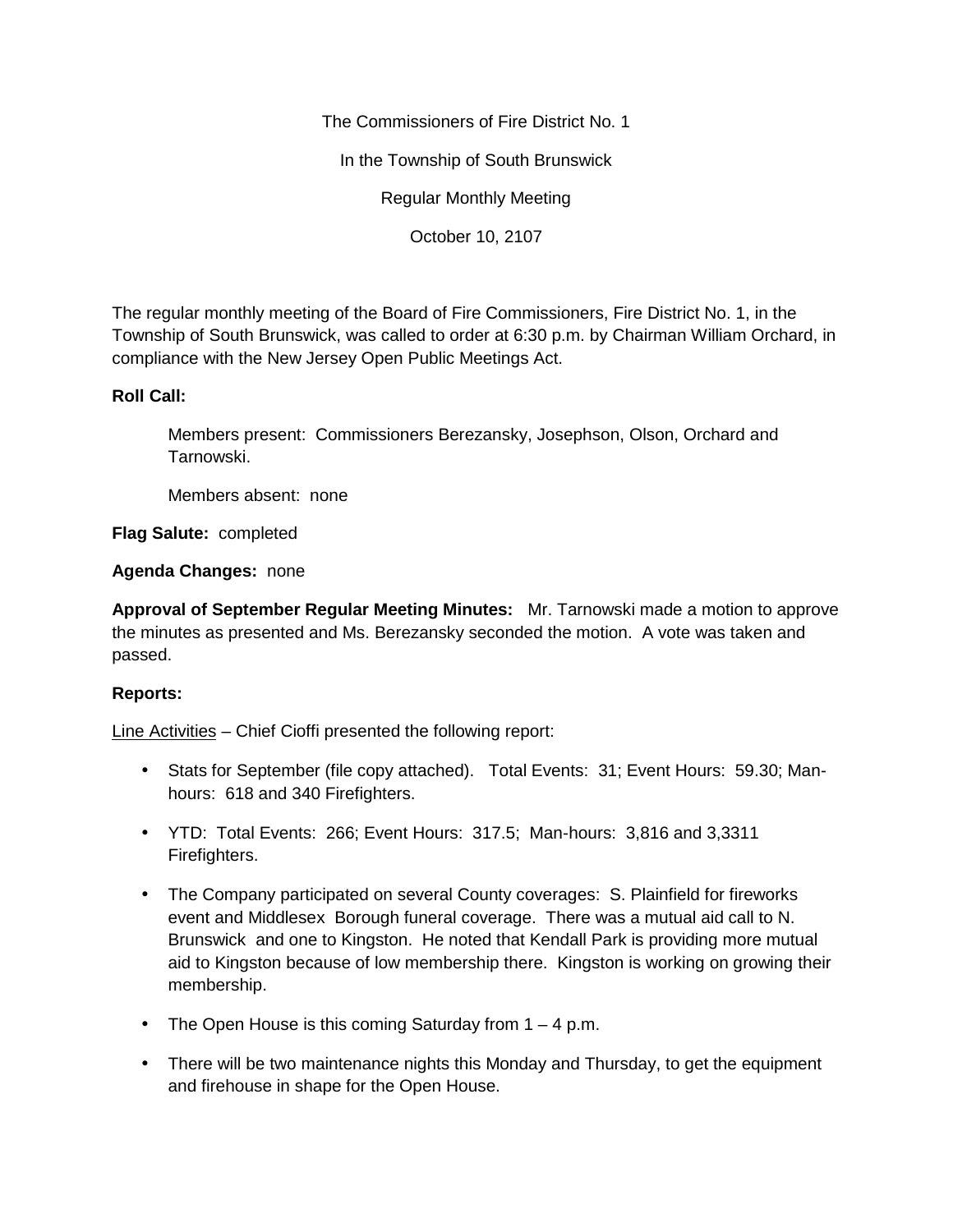President's Report – Mr. Melchisky reported that the Fire Company budget for 2018 will probably stay the same.

Treasurer's Report/Voucher List – Ms. Berezansky presented the report (file copy attached). She reported that all bills will be paid this evening, including the yearly insurance payments. After review of the Voucher List, Mr. Olson made a motion to approve it and Mr. Josephson seconded the motion. A vote was taken and passed unanimously.

Secretary's Report – Mr. Olson had nothing to report.

Fire Coordinator's Report - Mr. Perez reported the following:

- 1. A cover was made for the Pick-up truck to cover the electronics. Stefabrications donated the material and labor. Mr. Josephson was thanked for his company's donation.
- 2. The generator lights on the engines were sent out for repair and are fine now.
- 3. All vehicles are running well.
- 4. The insurance policies are up for renewal. Mr. Perez met with an insurance rep from Nottingham Insurance and made sure all coverages are appropriate. He will meet with the Workman's Comp rep in the next 2 weeks. Premiums should stay near or the same.
- 5. The old pick-up has not been put on the website but should be anytime and then it can go out to bid.

Chairman's Report – Mr. Orchard reported that he, Ms. Berezansky and Mr. Perez began work on the 2018 Budget.

Standing Committee Reports –

*Fire Company Liaison –* nothing to report.

*Rescue Squad Liaison -* nothing to report.

*Public Relations -* the Open House is this Saturday.

*State Association –* the next meeting should be in December.

*Insurance -* already discussed.

**Unfinished Business:** none

**New Business:** none